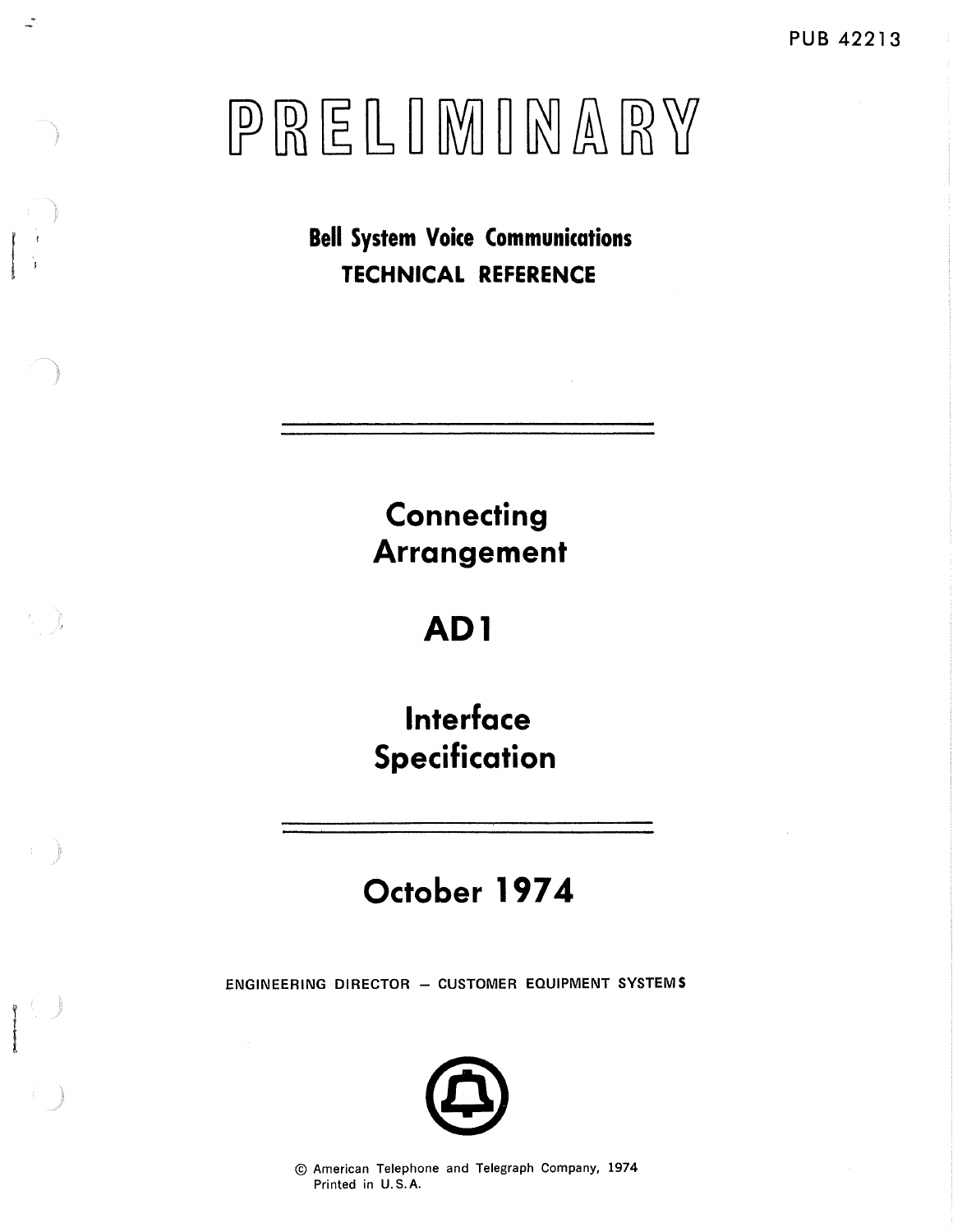## NO'rICE

This Technical Reference is published by American Telephone and Telegraph Company as a guide for the designers, manufacturers, and consultants of customer-provided systems and equipment which connect with Bell System communications systems or equipment. American Telephone and Telegraph Company reserves the right to revise this Technical Reference for any reason, including, but not limited to, conformity with standards promulgated by ANSI, EIA, CCITT, or other standards; utilization of new advances in the state of the technical arts; or to reflect changes in the design of equipment or services described therein. The limits of responsibility and liability of the Bell System with respect to the use of customer-provided equipment and systems are set forth in the appropriate tariff regulations.

If further information is required, please contact:

Engineering Director - Customer Equipment Systems American Telephone and Telegraph Company 195 Broadway New York, New York 10007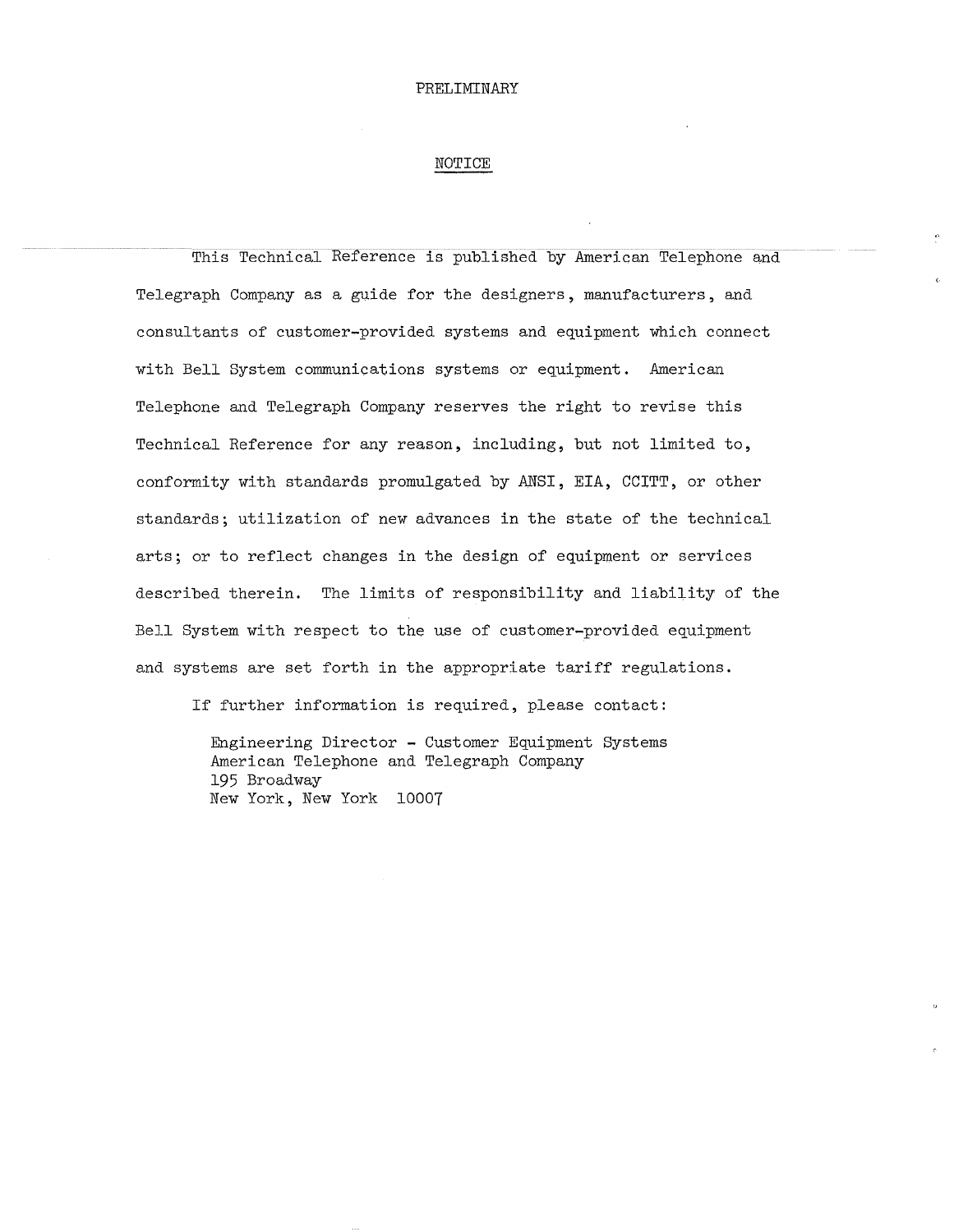## TECHNICAL REFERENCE

## CONNECTING ARRANGEMENT ADl

## TABLE OF CONTENTS

Page

| ı.<br>1.1<br>1.2<br>1.3        | <b>GENERAL</b><br>Introduction<br>Application<br>Ordering and Identification                                                                       | $\mathbf{1}$<br>$\mathbf 1$<br>$\mathbf{I}$<br>$\mathbf{c}$      |
|--------------------------------|----------------------------------------------------------------------------------------------------------------------------------------------------|------------------------------------------------------------------|
| 2.<br>2.1<br>2.2<br>2.3        | DESCRIPTION<br>Functions<br>Physical<br>Interface Leads                                                                                            | $\mathbf{2}$<br>$\overline{c}$<br>$\mathbf{c}$<br>$\overline{3}$ |
| 3.<br>3.1<br>3.2<br>3.3        | OPERATION<br>Incoming Call from the Central Office<br>Outgoing Call to the Central Office<br>Disconnect                                            | 3<br>3<br>3<br>3<br>4                                            |
| 4.<br>4.1<br>4.2<br>4.3<br>4.4 | SPECIFIC DESIGN CONSIDERATIONS<br>Transmission Path<br>DC Signaling Paths<br>Power Supply<br>Grounding                                             | 4<br>4<br>4<br>$\frac{5}{5}$                                     |
| 5.<br>5.1                      | GENERAL DESIGN CONSIDERATIONS<br>Foreign and Surge Voltage Protection                                                                              | $\frac{5}{5}$                                                    |
| б.<br>6.1<br>6.2<br>6.3        | SERVICE AND MAINTENANCE CONSIDERATIONS<br>Responsibility of the Customer<br>Responsibility of the Telephone Company<br>Trouble Reporting Procedure | 6<br>6<br>$\sqrt{7}$<br>$\overline{7}$                           |
|                                |                                                                                                                                                    |                                                                  |

APPENDIX  $A -$  GLOSSARY APPENDIX B - REFERENCES

 $\tilde{\mathcal{E}}$ 

 $\mathbf{B}=\left\{ \begin{array}{ll} 0 & \mathbf{0} \\ \mathbf{0} & \mathbf{0} \end{array} \right.$ 

## LIST OF FIGURES

|  | Fig. 1 Photograph - Connecting Arrangement AD1            |
|--|-----------------------------------------------------------|
|  | Fig. 2 Typical Connections to be Provided by the Customer |
|  | and Simplified Schematic Diagram                          |
|  | Fig. 3 Dial Pulse Characteristics                         |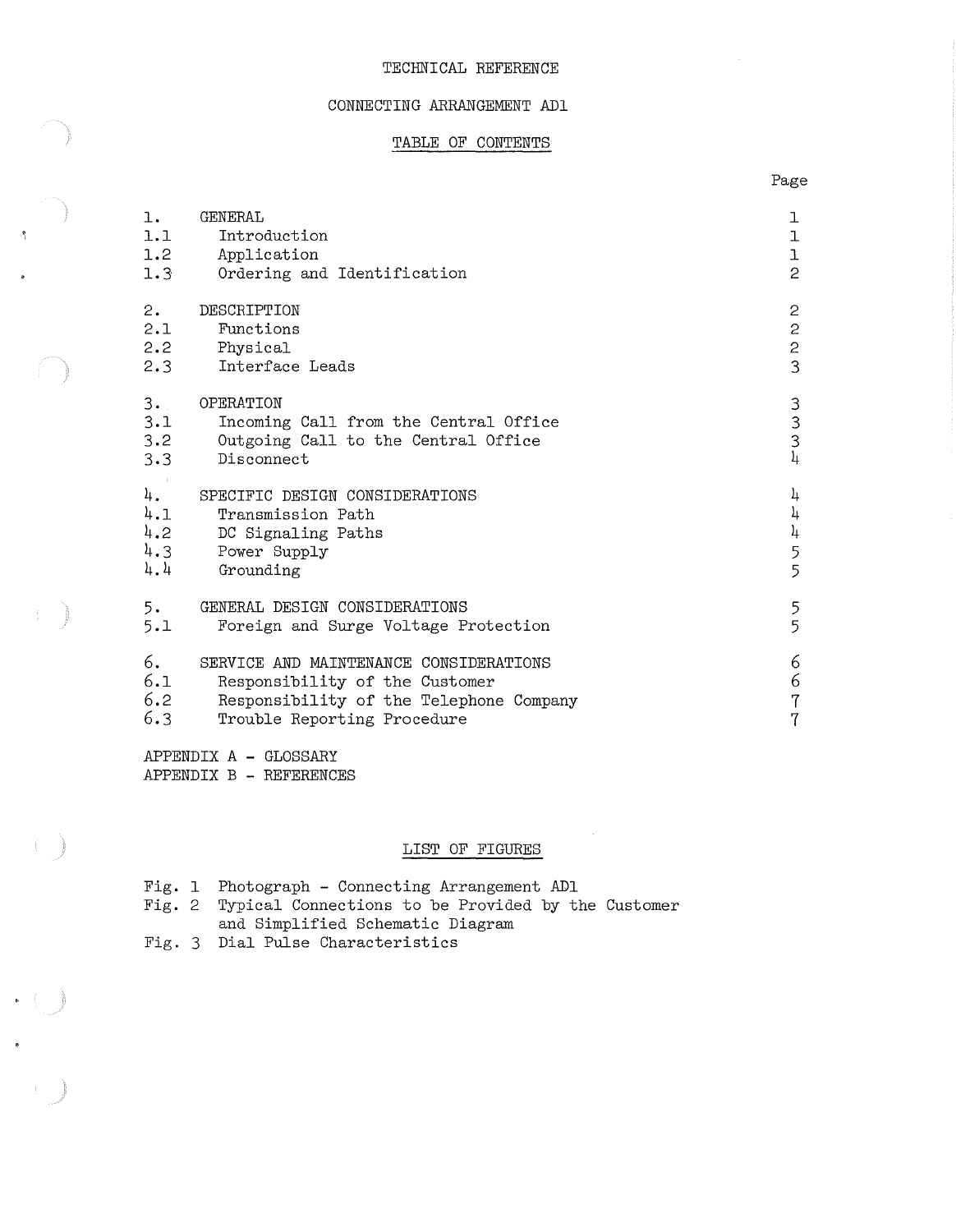$\mathcal{L}^{\text{max}}_{\text{max}}$  and  $\mathcal{L}^{\text{max}}_{\text{max}}$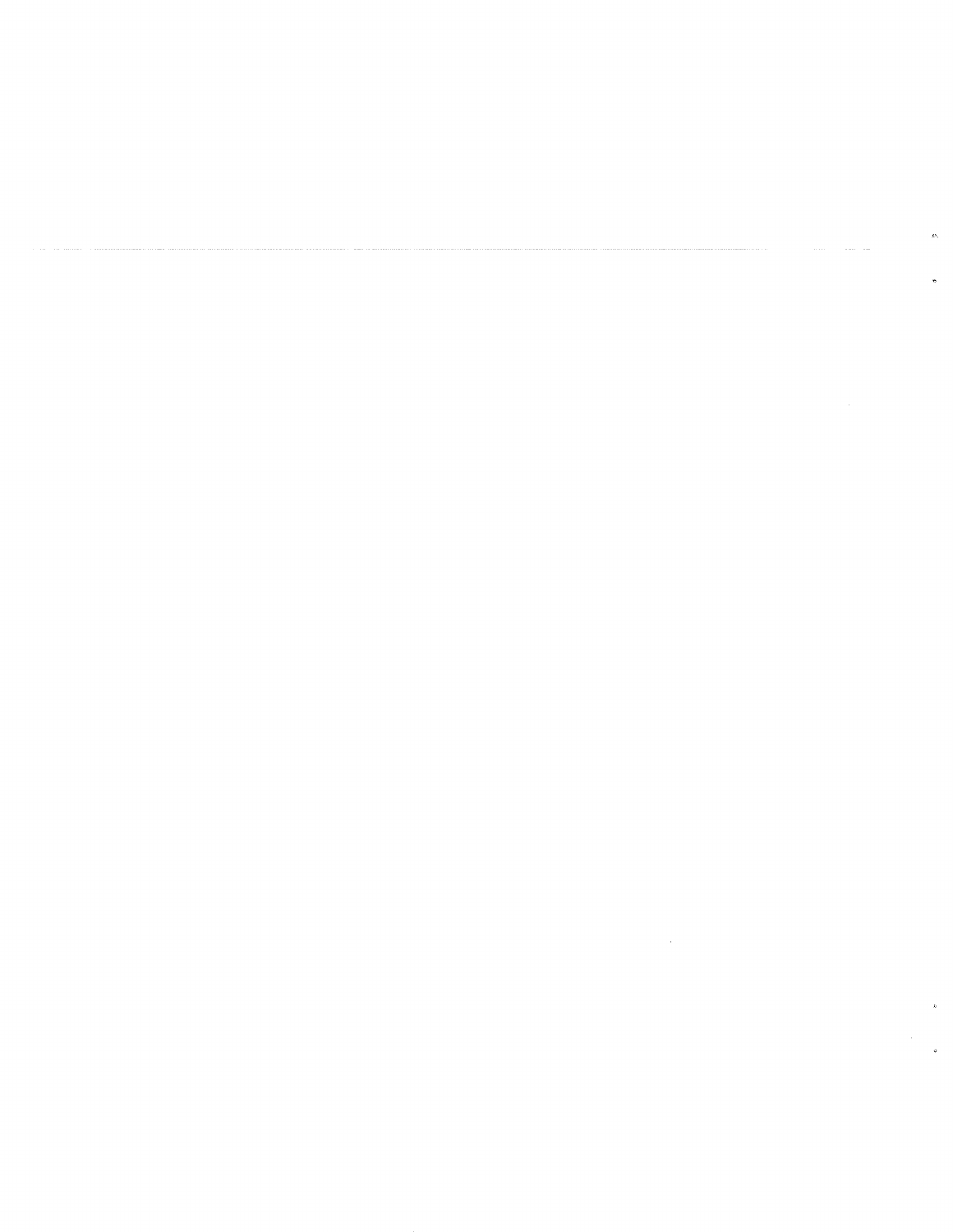## CONNECTING ARRANGEMENT ADl

#### 1. GENERAL

#### 1.1 Introduction

F.C.C. tariffs and corresponding intrastate tariffs filed by the Bell System Companies provide for the electrical connection of customerprovided voice transmitting and receiving terminal equipment and communications systems to the Bell System telecommunications network by means of a connecting arrangement. The protective connecting arrangement includes circuit elements to provide network control signaling functions as well as certain other network protection functions and is furnished, installed, and maintained by the Telephone Company. In addition, the tariffs require compliance by the customer-provided equipment with network protection criteria specified therein.

## 1.2 Application

Connecting Arrangement ADl provides the means for automatically connecting a customer-provided de dial pulse repertory dialer, which requires no voice transmission path, to the telecommunications network via a station line to a local, foreign exchange, or WATS central office or PBX/Centrex station line. An associated Telephone Company - provided telephone set performs all of the other normal telephone station functions, e.g., voice transmission, switchhook, manual dialing, and ringing.

Connecting Arrangement ADl supplements Voice Connecting Arrangement SU7QW which is described in Technical Reference - Voice Connecting Arrangement SU7QW. Connecting Arrangement ADl provides the basic features required for connection of customer-provided dialers but does not provide auxiliary features such as receiver muting during dial pulsing or the option of a customer-provided source of power to operate the connecting arrangement. Where these features are required, Voice Connecting Arrangement SU7QW should be specified.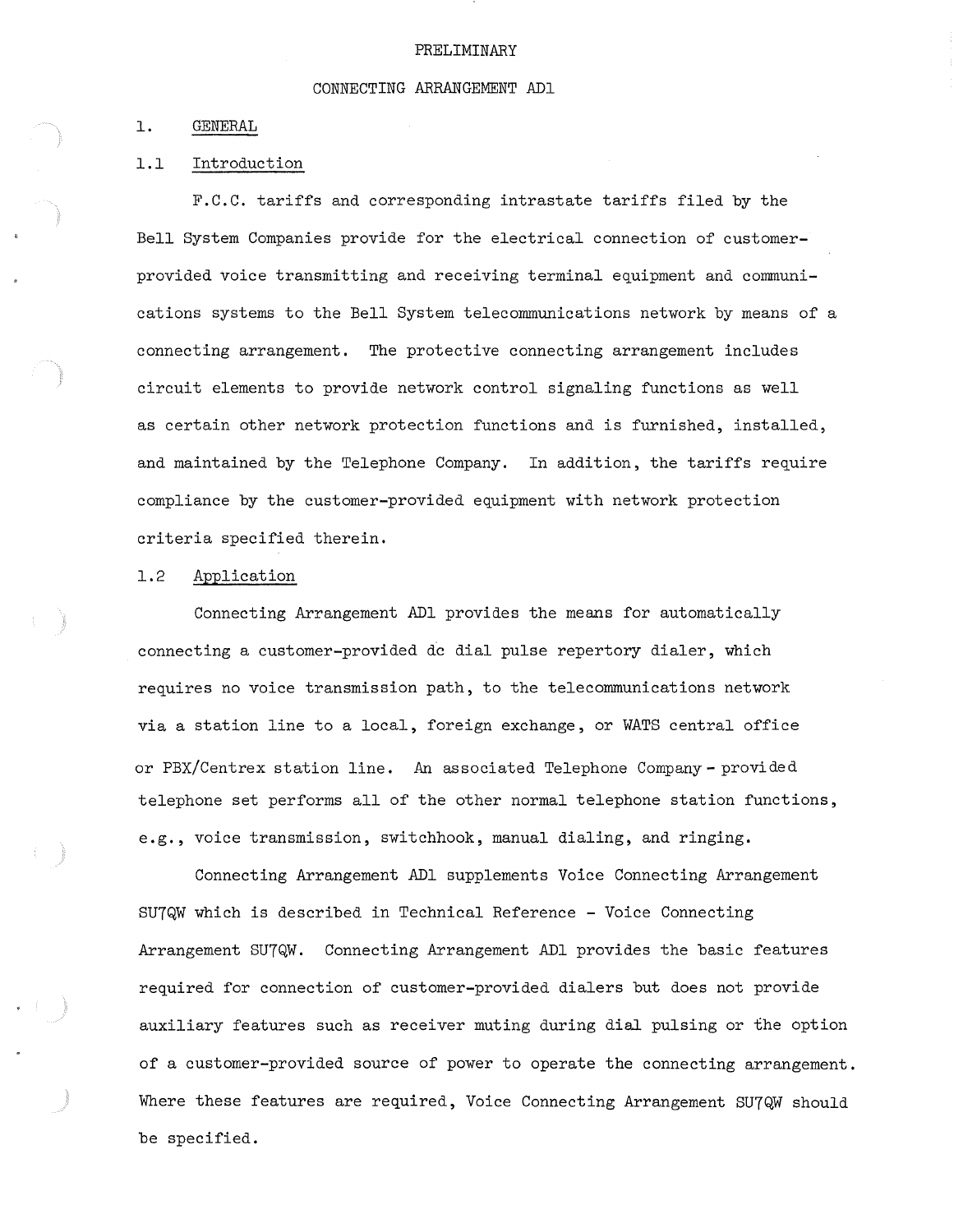- 2 -

#### 1,3 Orderine and Identification

The protective connection service described in this Technical Reference is identified by the Bell System as Uniform Service Order Code (USOC) ADl, When ordering this service, the customer should specify this code, One connecting arrangement should be ordered for each telephone set which is to be connected to the customer-provided equipment, The local Telephone Company business office or Marketing representative will provide information regarding availability and rates for this service.

#### 2. DESCRIPTION

#### 2,1 Functions

The major functions of this connecting arrangement are:

- (a) To protect Telephone Company personnel and facilities from hazardous voltages which may be applied at the interface.
- (b) To provide isolation against longitudinal imbalance.
- (c) To provide for network control signaling to the tele~ communications network, e.g., de dial pulses, on-hook and off-hook signals.
- (d) To provide fail-safe protection in case of failure of dialer or loss of power.

## 2,2 Physical

Connecting Arrangement ADl consists of a coupler which is a printed circuit board assembly contained in an apparatus box measuring approximately 4 inches high,  $2-3/4$  inches wide, and  $1-7/8$  inches deep (Figure 1). The coupler, which weighs about eight ounces, has a metal base and a molded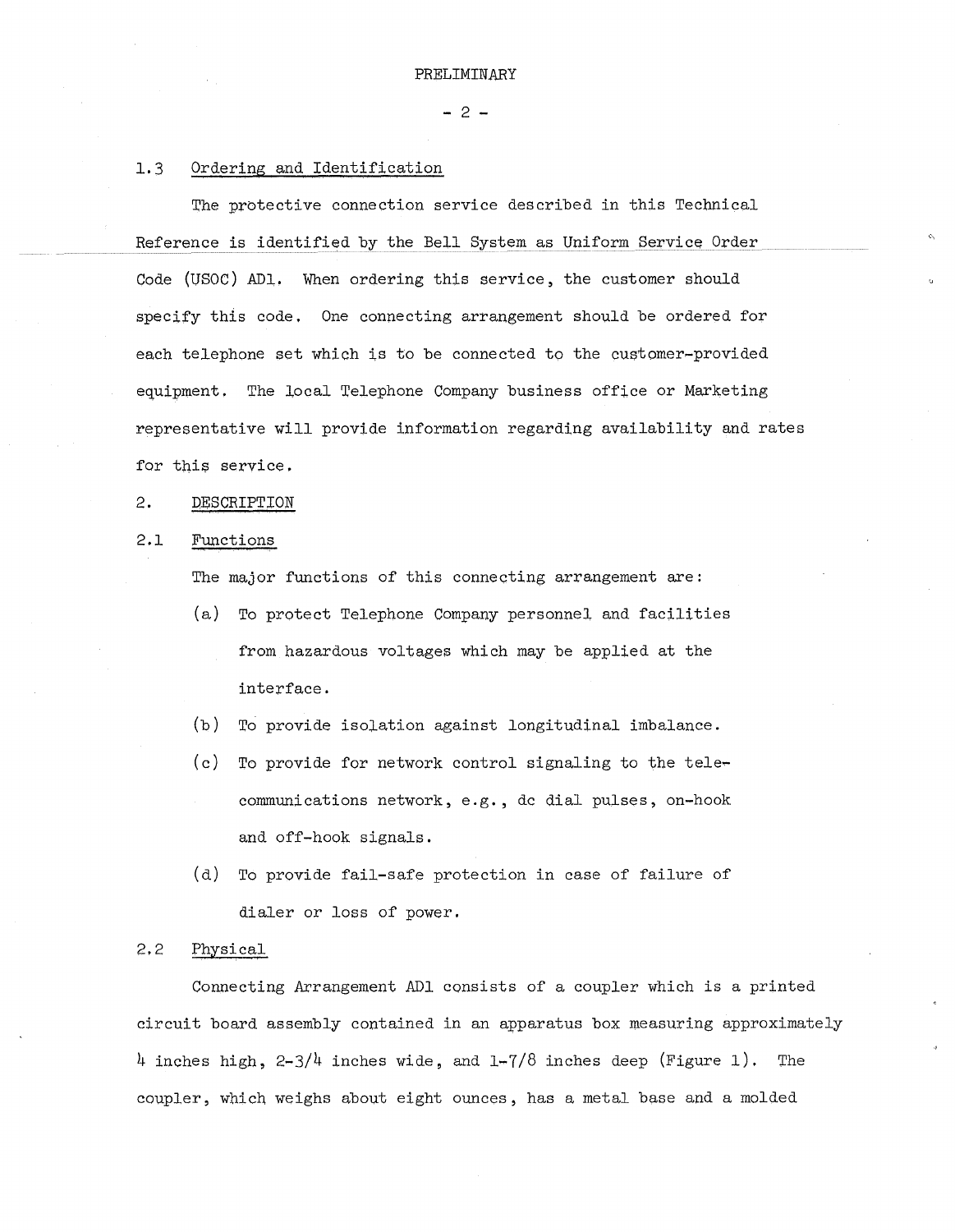## $-3 -$

plastic cover. Since it contains a mercury relay it must be mounted on a stable flat surface in a vertical position.

External screw terminals are provided for connection of the leads from the customer-provided dialer. Internal screw terminals are provided for the Telephone Company installer to make connections to the telephone line, associated telephone set, and the power transformer which plugs into a llOV ac outlet.

## 2.3 Interface Leads

Two interface leads, A and B, (Fig. 2) are terminated externally on screw terminals and are to be used by the customer to terminate the pulsing leads from his de dial pulse dialing eQuipment.

## 3, OPERATION

## 3,1 Incoming Call from the Central Office

The coupler does not respond to nor affect incoming calls from the central office. Incoming calls are handled using the associated Telephone Company-provided telephone set in the normal manner.

## 3.2 Outgoing Call to the Central Office

To make an outgoing call with the customer-provided repertory dialer (assuming power has been applied to the connecting arrangement, and leads A and Bare closed), the customer removes the handset of the associated Telephone Company telephone set and, after receiving dial tone, operates the dialer to outpulse the desired telephone number. The dialer pulsing contacts open and close leads A and B causing relay D (Fig. 2) to open and close the pulse leads G and Gl connected to the telephone line.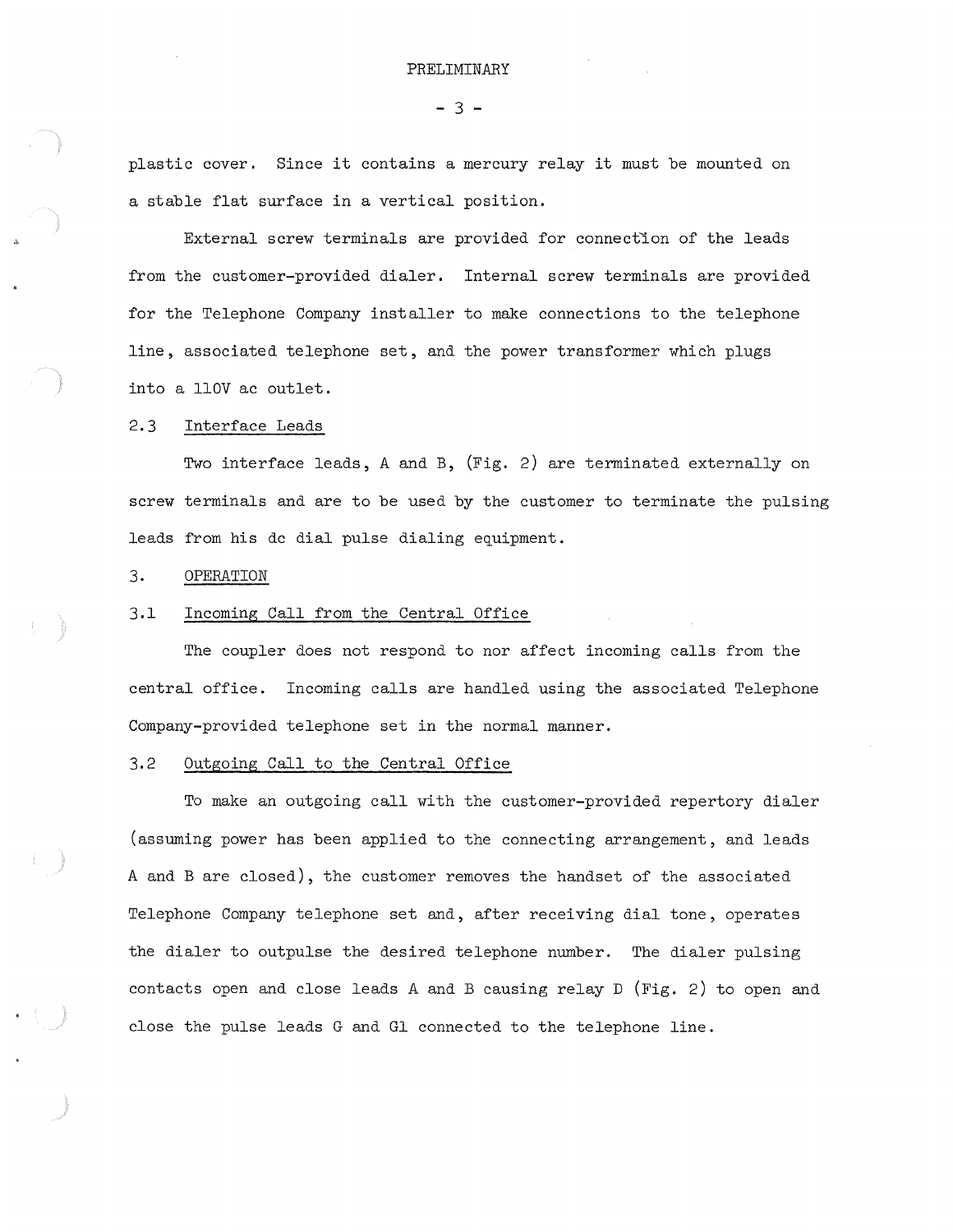$-4 -$ 

To prevent a false dial pulse, power must be applied to the connecting arrangement and leads A and B must be closed before the associated telephone set goes off-hook. If a power failure occurs, or if the customer's dialing contacts fail to close, or if the customer-provided dialer is disconnected, the D relay will release, if operated, and close the line to the associated telephone set permitting manual dialing. Thus, the customer, even under these conditions, has full use of his normal telephone service.

## 3,3 Disconnect

To disconnect a call established using Connecting Arrangement ADl, the customer replaces the handset of the associated telephone set.

#### 4. SPECIFIC DESIGN CONSIDERATIONS

#### 4.1 Transmission Path

No voice transmission or tone address signa,ling path is provided by the coupler. All transmission functions are provided by the associated Telephone Company-provided telephone set.

## 4.2 DC Signaling Paths

## 4.21 Dial Pulse (Leads A and B)

Leads A and B should be normally closed and are used to provide a path for customer-provided dial pulses which, in order to register properly in any type of Bell System switching equipment, must meet the following criteria (see Fig. 3):

- (a) Rate: 8 to 11 pulses-per-second (nominally 10 pps)
- (b) Break: 58 to 64 percent of total make-plus-break duration (nominally 61%)
- (c) Minimum make: 34 milliseconds\*
- (d) Minimum break: 55 milliseconds\*

## \*Minimum make and minimum break shall not occur in the same pulse.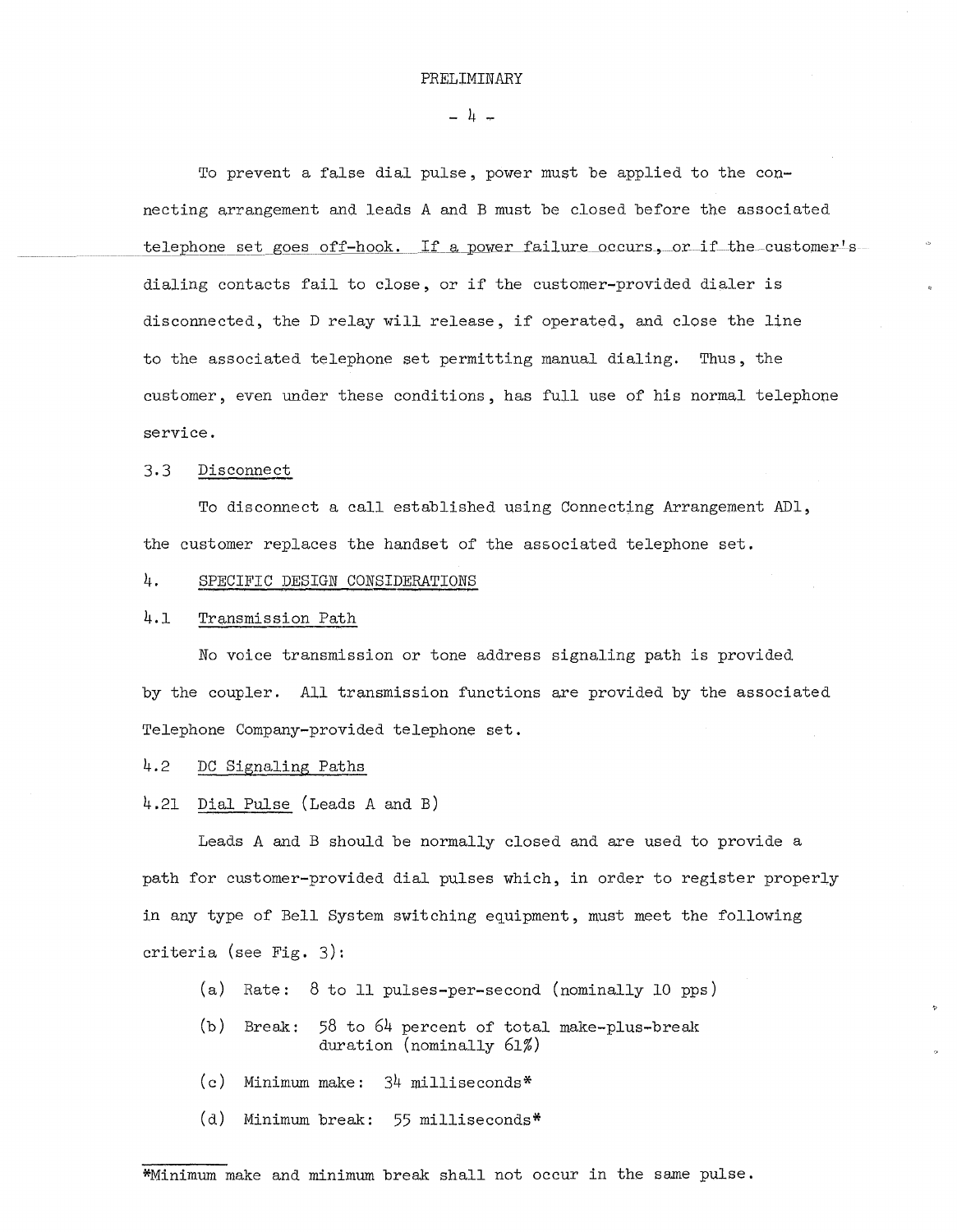$-5 -$ 

- (e) Interdigital time: 600 milliseconds minimum
- (f) Contact bounce: 1 millisecond maximum total interval on make or break. Since the response time of the connecting unit is very short, any improper break or chatter by the customer's dialing contacts will be repeated on the telephone line.

Customer-provided connecting leads and contacts (or transistor switches) across leads A and B should have a maximum total resistance (closed circuit) of 50 ohms maximum and a minimum insulation resistance (open circuit) of 500k ohms. The open circuit voltage across leads A and Bis 35 volts maximum and the short circuit current is 10 milliamperes maximum.

## 4.3 Power Supply

Power for the coupler is furnished and installed by the Telephone Company. It is provided by a low voltage, current-limited transformer plugged into a 60 Hz, 117 volt ac outlet provided by the customer. The outlet should not be under the control of a switch. The transformer output is connected by the Telephone Company installer to the terminals in the coupler.

## 4.4 Grounding

Connnecting Arrangement AD1 is normally ungrounded and customerprovided signaling and power supply ground connections to the protective connecting arrangement should be isolated from ground. It is expected that the customer's equipment where required will comply with applicable electrical codes, e.g., National Electrical Code (NEC).

## 5. GENERAL DESIGN CONSIDERATIONS

## 5,1 Foreign and Surge Voltage Protection

Where telephone lines are exposed to power line contact, lightning exposure, power line induction, or a rise in ground potential exceeding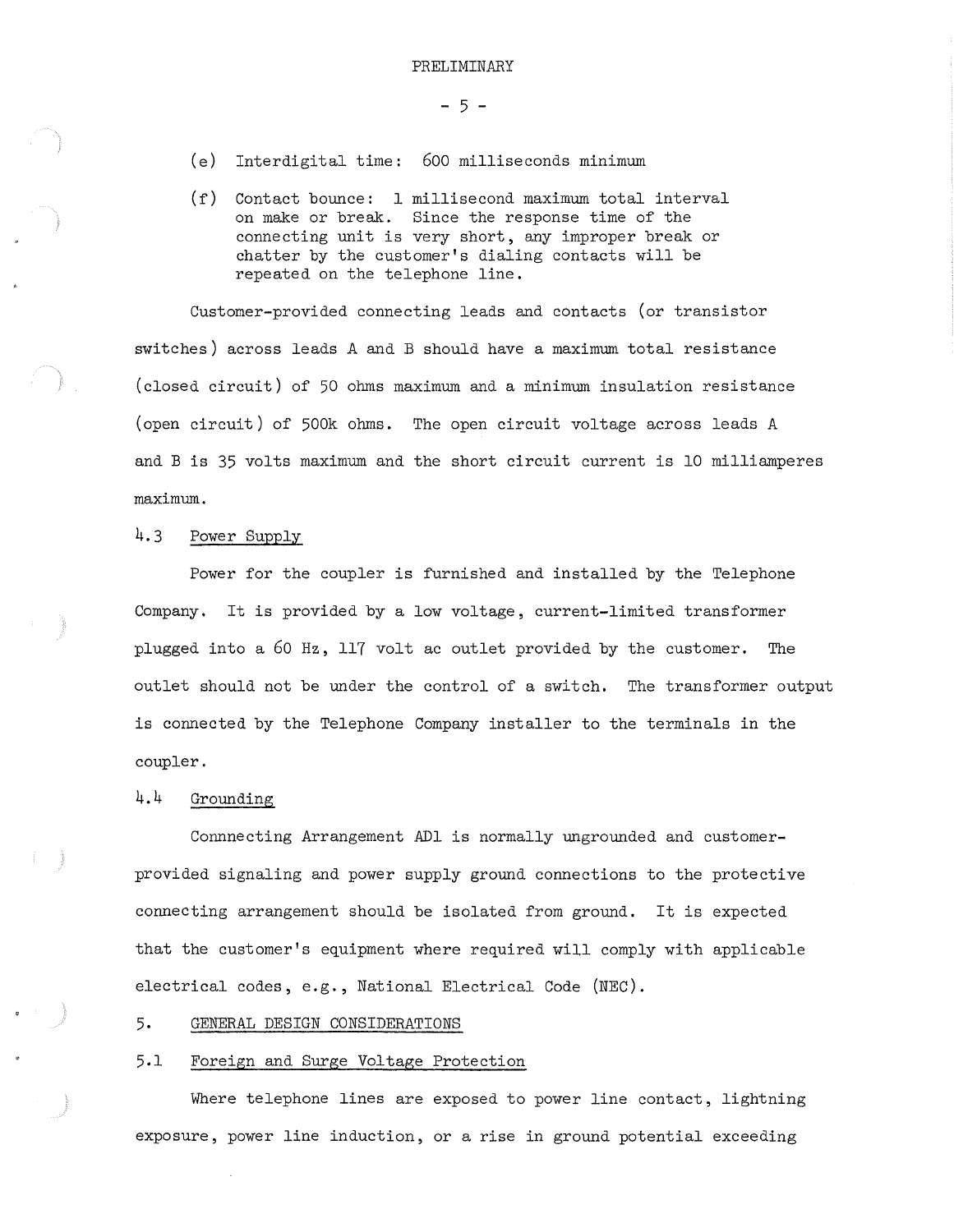- 6 -

300 volts RMS, protective devices are installed at the central office and on the customer's premises that will provide a path to ground for foreign voltages that exceed about 600 volts peak.

The manufacturer is responsible for designing his equipment and facilities in such a way that foreign and hazardous voltages from his equipment and facilities are not applied to the interface termination.

## 6. SERVICE *AND* MAINTENANCE CONSIDERATIONS

## 6.1 Responsibility of the Customer

The tariffs which provide for the connection of customer-provided equipment state that where long distance message telecommunications service is available under these tariffs for use in connection with customerprovided equipment, the operating characteristics of such equipment or systems shall be such as not to interfere with any of the services offered by the Telephone Company. Such use is subject to the further provisions that the customer-provided equipment does not endanger the safety of Telephone Company employees or the public; damage, require change in or alteration of, the equipment or other facilities of the Telephone Company; interfere with the proper functioning of such equipment or facilities; impair the operation of the telecommunications system or otherwise injure the public in its use of the Telephone Company's services. Upon notice from the Telephone Company that the customer-provided equipment is causing or is likely to cause such hazard or interference, the customer shall make such change as shall be necessary to remove or prevent such hazard or interference.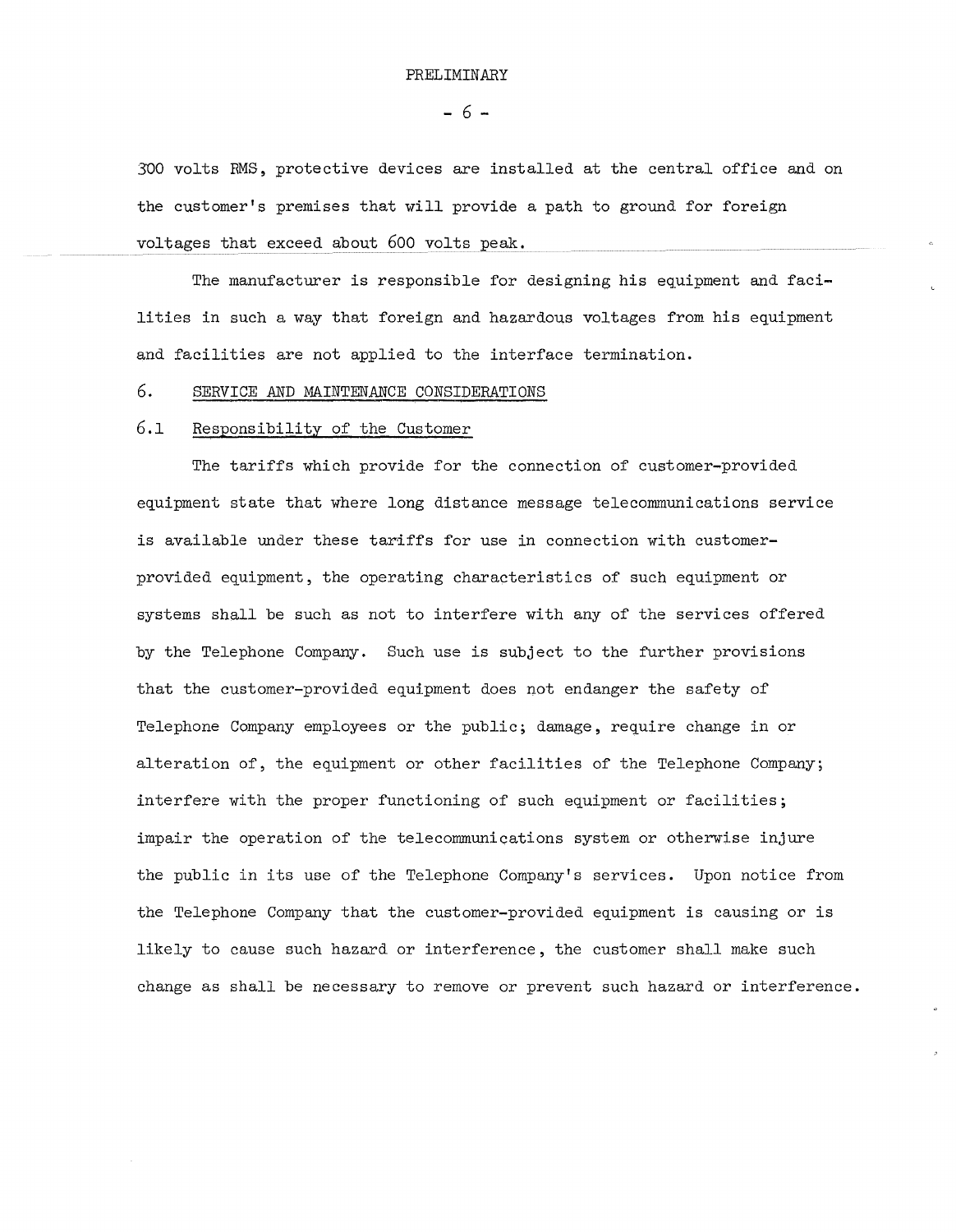- 7 -

#### 6.2 Responsibility of the Telephone Company

The Telephone Company shall not be responsible for the installation, operation or maintenance of any customer-provided terminal equipment. Long distance message telecommunications service is not represented as adapted to the use of customer-provided equipment and where such equipment is connected to Telephone Company facilities, the responsibility of the Telephone Company shall be limited to the furnishing of facilities suitable for long distance message telecommunications service and to the maintenance and operation of such facilities in a manner proper for such telecommunications service. Subject to this responsibility the Telephone Company shall not be responsible for (i) the through transmission of signals generated by the customer-provided equipment or for the quality of, or defects in such transmission, (ii) the reception of signals by customer-provided equipment, or (iii) address signaling where such signaling is performed by customerprovided tone-type signaling equipment. The Telephone Company shall not be responsible to the customer or otherwise if changes in minimum network protection criteria contained in the tariffs (and in this Technical Reference) or in any of the facilities, operations or procedures of the Telephone Company render any customer-provided equipment obsolete or require modification or alteration of such equipment or otherwise affect its use or performance.

## 6.3 Trouble Reporting Procedure

Maintenance of equipment supplied by the Telephone Company shall be done only by the Telephone Company. When trouble is experienced with this service, the customer should disconnect the dialer to determine whether the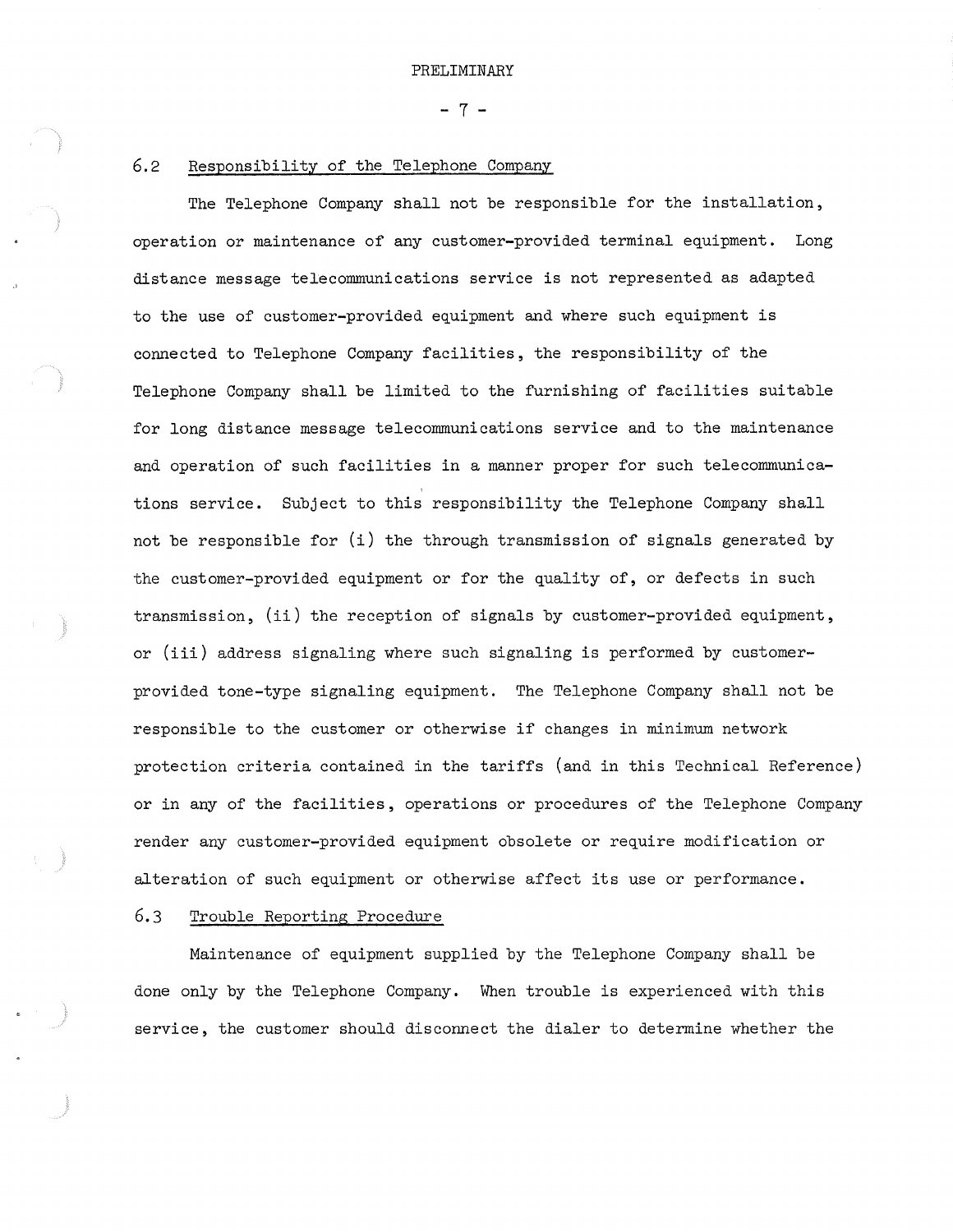service impairment is located in the customer-provided equipment or in the equipment provided by the Telephone Company. If the dialer is determined to be defective, the customer shall immediately discontinue its use until such time as the customer has it repaired. If the tests indicate that the trouble is in the Telephone Company-provided equipment, a trouble report should be promptly referred to the Telephone Company "Repair Service" whose number can be found in the front of the telephone directory. The repair attendant should be given:

- (a) Customer's name
- (b) Customer's address
- (c) Listed telephone number
- (d) Description of the trouble
- (e) Uniform Service Order Code (USOC) ADl
- (f) Customer's contact for additional information

If a Telephone Company premises visit results in a finding that the reported location of the trouble is not caused by Telephone Company equipment or facilities, the customer will be so notified and will be responsible for the payment of a service charge for the visit as stated in the applicable tariffs.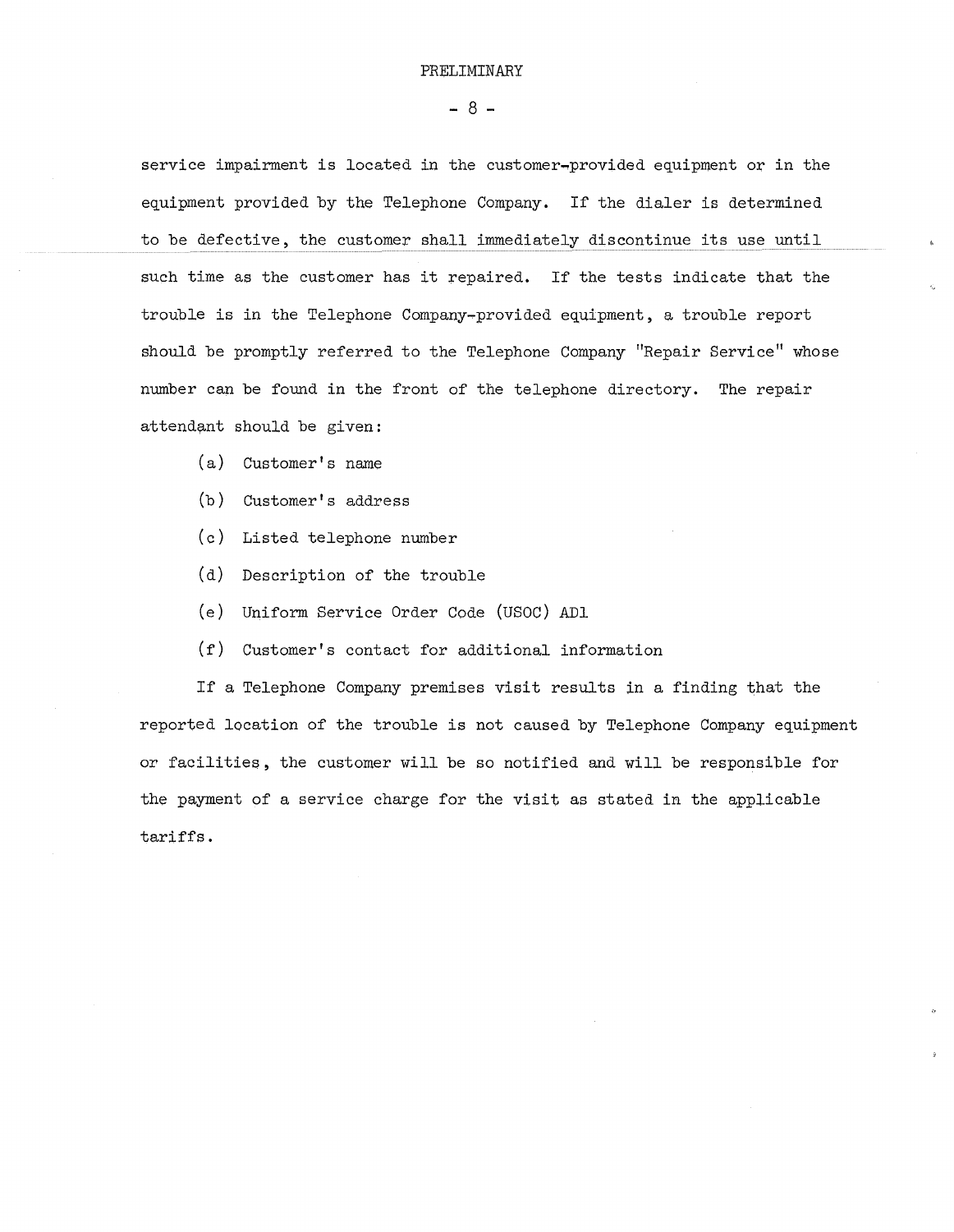## APPENDIX A

### GLOSSARY

ADDRESS SIGNALS - denotes de dial pulse or appropriate pairs of tone signals transmitted to a central office that represent the telephone number of the distant party.

COMMUNICATIONS SYSTEM - denotes channels and other facilities which are capable, when not connected to the Long Distance Message Telecommunications Service, of communications between customer-provided terminal equipment or Telephone Company stations.

 $COMNECTING ARRANGEMENT - protective equipment provided by the Telephone$ Company to accomplish the electrical connection of customer-provided equipment with the telecommunications network.

CUSTOMER - the term "Customer" denotes the person, firm or corporation which orders service and is responsible for the payment of charges and compliance with Telephone Company regulations.

CUSTOMER-PROVIDED TERMINAL EQUIPMENT - denotes devices or apparatus and their associated wiring, provided by a customer, which do not constitute a communications system and which, when connected to the communications path of the telecommunications network, are so connected either electrically, acoustically, or inductively.

DIAL PULSE RATE - repetition of pulses for switching purposes, usually expressed in pulses-per-second.

INTERDIGITAL TIMING - the minimum time required between digits for the switching equipment to respond to the last digit received and ready itself for receiving the next digit.

INTERFACE CONNECTOR - the Telephone Company-provided connecting point to which the customer brings and connects the mating plug and cable of his equipment to the protective voice connecting arrangement.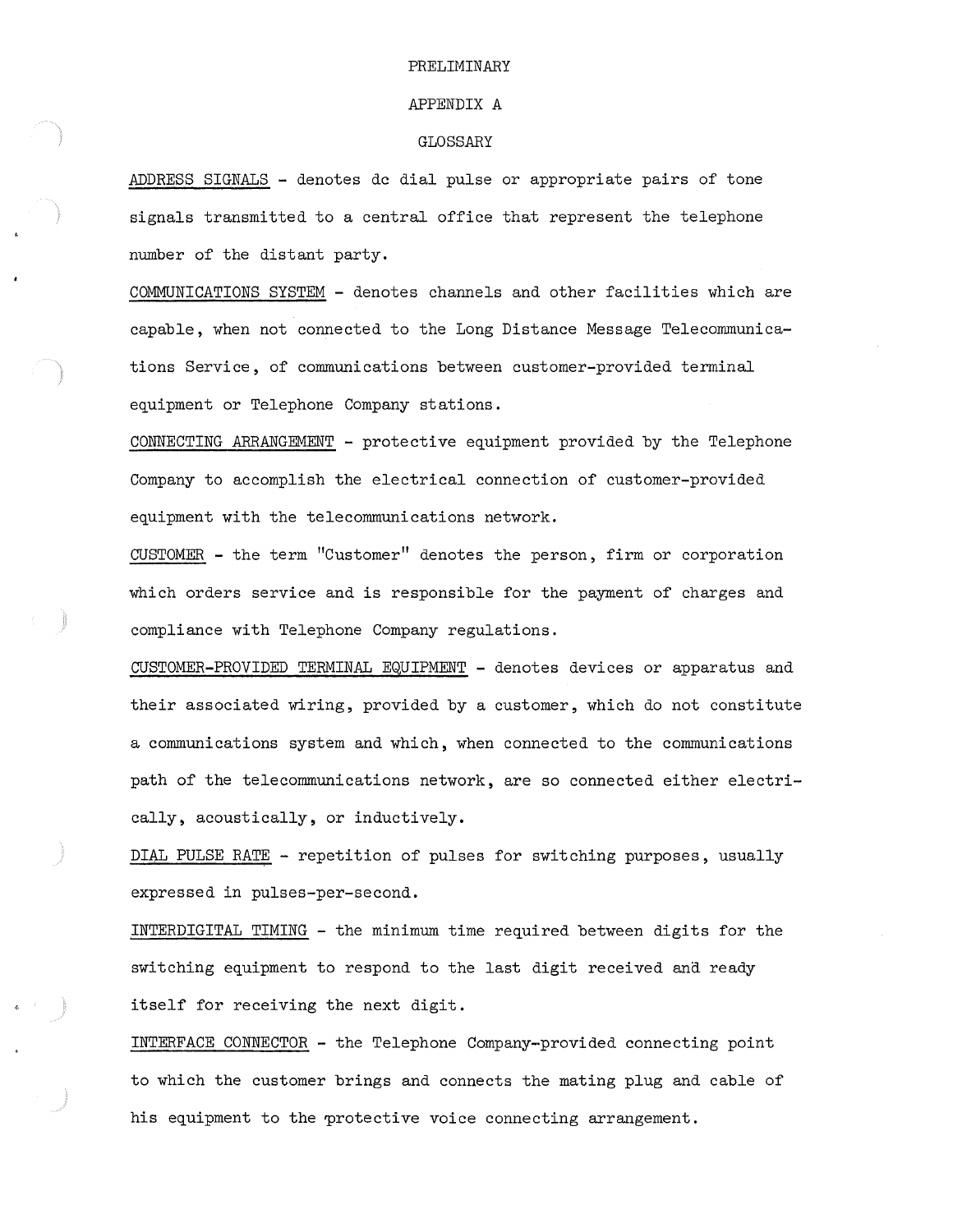$- 2 -$ 

NETWORK CONTROL SIGNALING - denotes the transmission of signals used in the telecommunications system which perform functions such as supervision (control, status, and charging signals), address signaling (dialing), calling and called number identification, audible tone signals (call progress signals indicating reorder or busy conditions, alerting, coin denominations, coin collect and coin return tones) to control the operation of switching machines in the telecommunications network.

έ

NETWORK CONTROL SIGNALING UNIT - denotes the terminal equipment furnished, installed, and maintained by the Telephone Company for the performance of network control signaling. (See Note below)

PERCENT BREAK - the period of time of an open interval in a dial pulse sequence compared to the total time of an open and closed interval, expressed as a percentage.

SUPERVISORY SIGNALS - signals used to initiate a request for service by the calling party (off-hook); to notify the called party that he is being called (ringing or rering); to indicate an answered call (off-hook); to indicate a disconnect (on-hook); and to recall an operator or distant party to a connection (switchhook flash).

TELECOMMUNICATIONS NETWORK - the central office switching equipment, associated interoffice and intraoffice facilities, and terminal equipment which provide Long Distance Message Telecommuncation Service or private line service.

NOTE: Under the tariff regulations, the terms "connecting arrangement" and "network control signaling unit" are separate and distinct from each other; however, the term "connecting arrangement" is generally used to include the functions of network control signaling.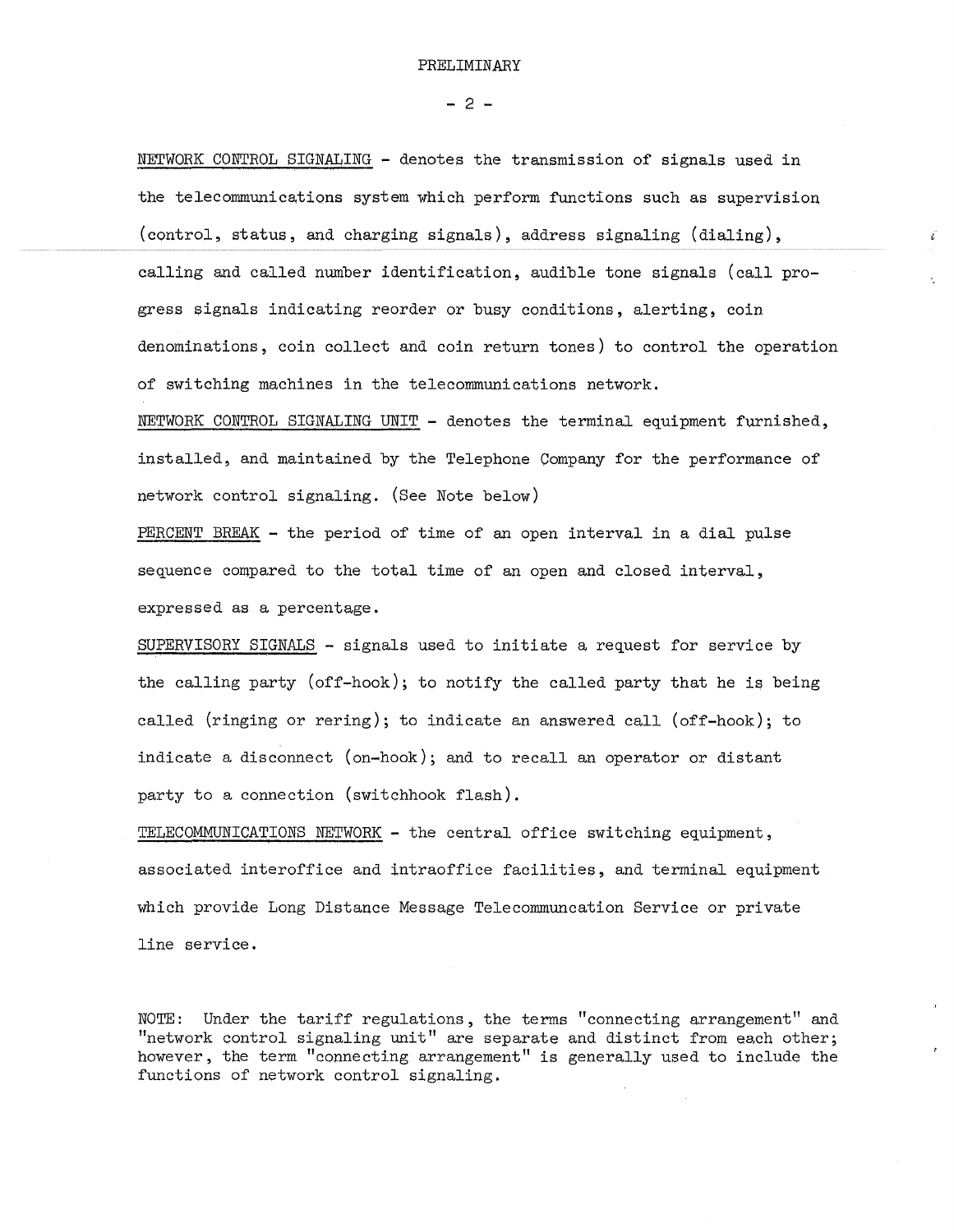TELEPHONE COMPANY - denotes the American Telephone and Telegraph Company, the Long Lines Department, its concurring carriers, and its connecting carriers, either individually or collectively.

VOICE CONNECTING ARRANGEMENT - a protective connecting arrangement designed primarily to transmit speech signals as contrast to one designed primarily to transmit data signals.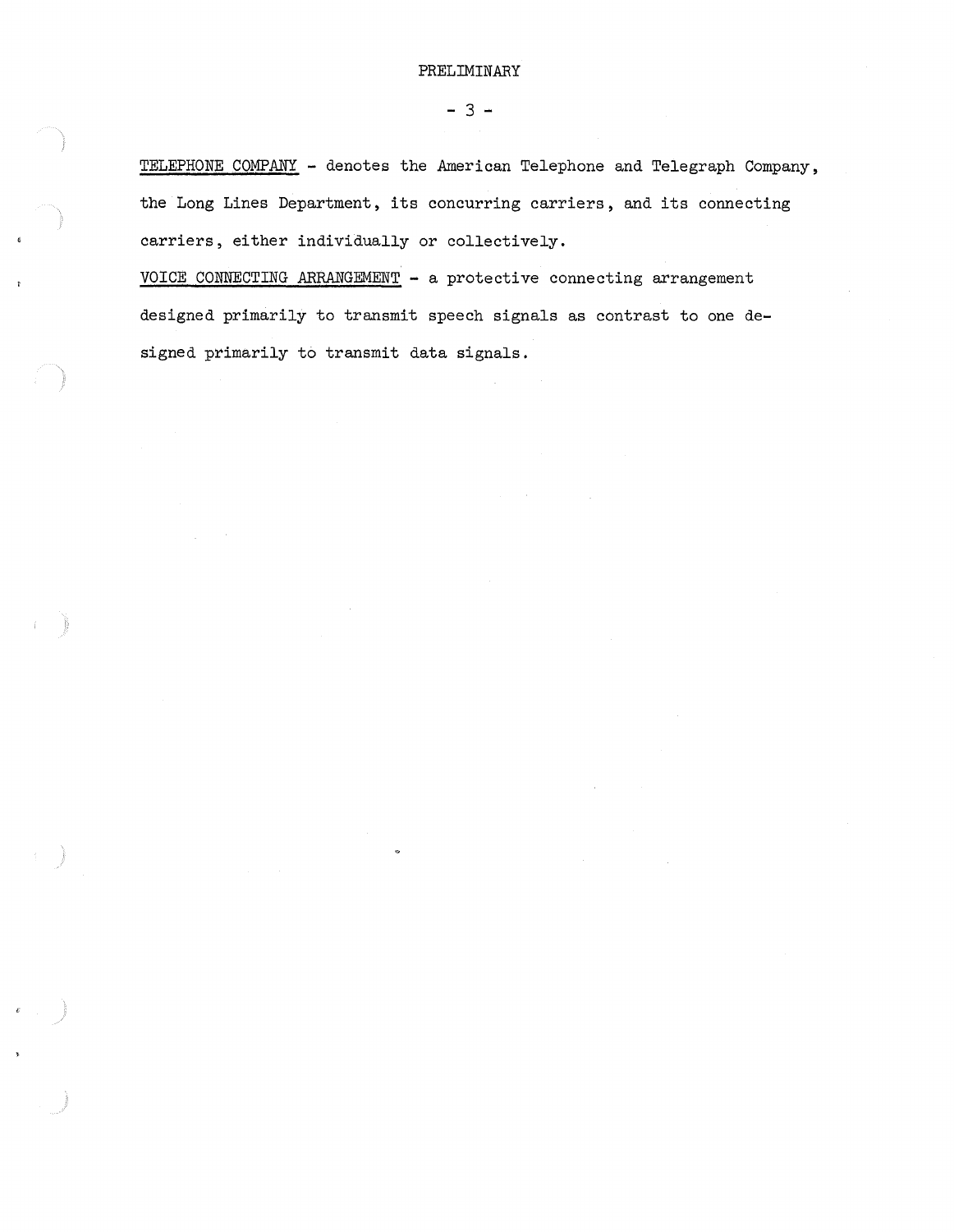## APPENDIX B

## REFERENCES

Some references describing various transmission characteristics of the telecommunications network are listed below:

- \*( a) Gresh, P. A,, "Physical and Transmission Characteristics of Customer Loop Plant," Bell System Technical Journal (BSTJ), Vol. 48, No. 10 (December 1969), p. 3337,
- \*(b) Breen, C., and Dahlbom, C, A,, "Signaling Systems for the Control of Telephone Switching," BSTJ, Vol, 39, No. 6 (November 1960), p. 1381.
- \*(c) Bodle, D. W., and Gresh, P. A., "Lightning Surges in Paired Telephone Cable Facilities," BSTJ, Vol. 40, No. 2 (March 1961), p. 547,
- \*\*(d) "Principles of Electricity Applied to Telephone and Telegraph Work," by American Telephone and Telegraph Company, New York, New York.
- \*\*(e) "Switching Systems," by American Telephone and Telegraph Company, New York, New York.
	- (f) "Notes on Transmission Engineering," oy United States Independent Telephone Association, Washington, D, C.
- \*\*(g) "Transmission Systems for Communications," by Bell Telephone Laboratories, Inc.
- \*\*(h) "Notes on Distance Dialing  $1968$ ," by American Telephone and Telegraph Company, New York, New York.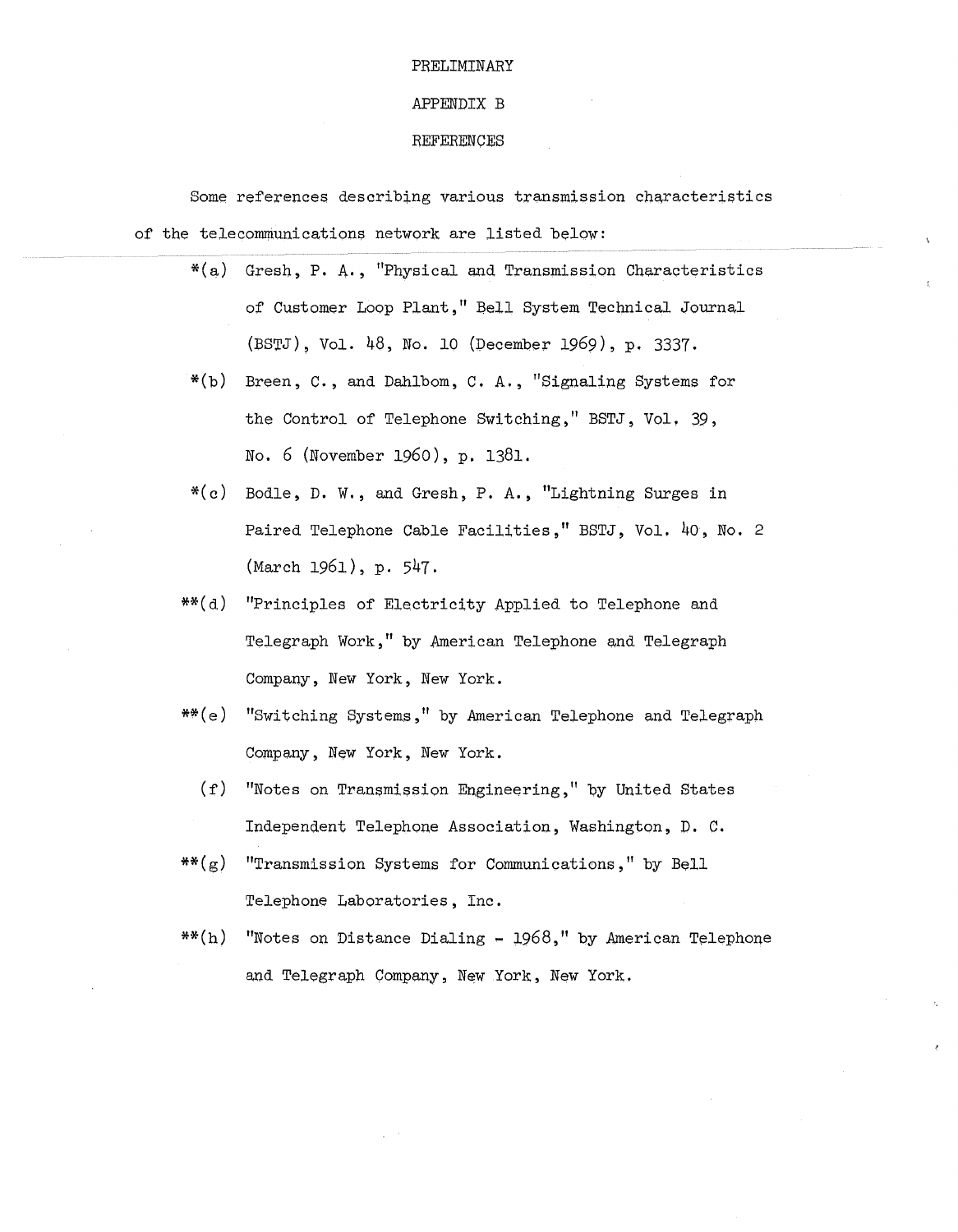## APPENDIX B

 $- 2 -$ 

\*These journals may be purchased by writing to:

Bell Telephone Laboratories, Inc. Circulation Supervisor Mountain Avenue, Room 3Cl09 Murray Hill, New Jersey 07974

\*\*These publications may be purchased by writing to:

Western Electric Company, Inc. Commercial Relations P. 0. Box 1579 Newark, New Jersey 07102

Bell System Technical References may be purchased by writing to:

American Telephone and Telegraph Company Supervisor-Information Distribution Center 195 Broadway, Room 208 New York, New York 10007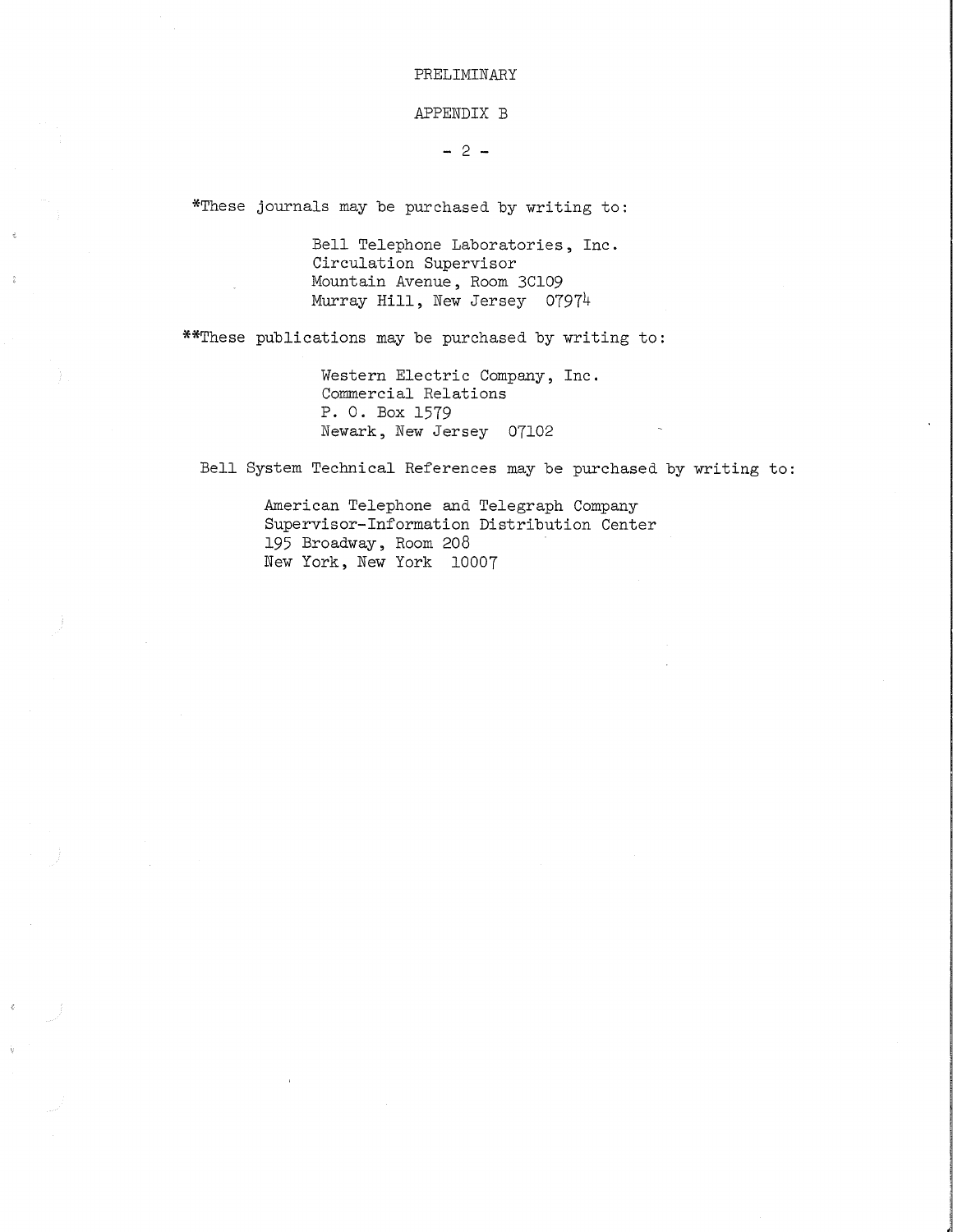

## **CONNECTING ARRANGEMENT AD1 FIG. 1**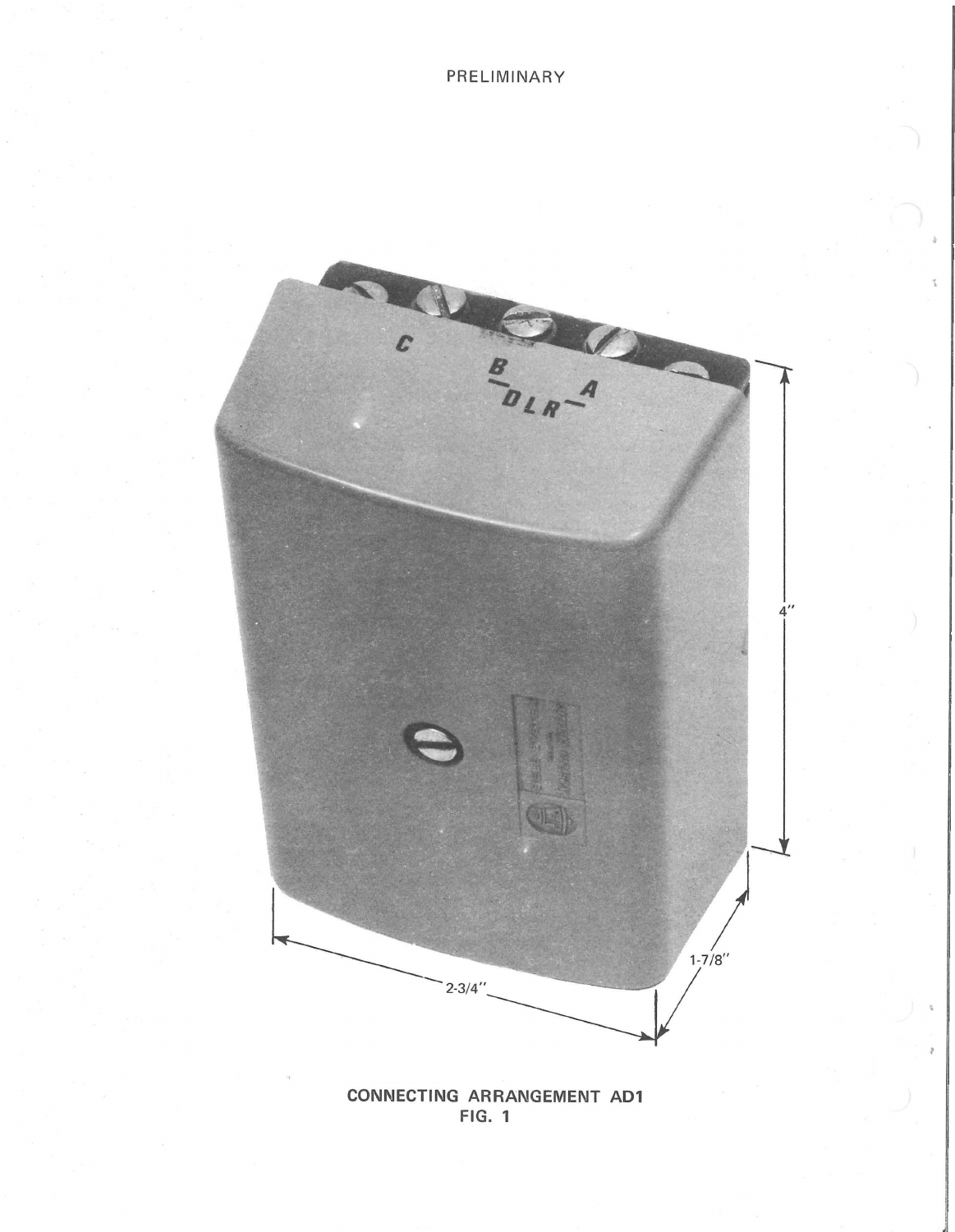$\frac{6}{L}$ 

 $\mathbb{F} \cup \mathbb{F}$ 

 $\left\{ \begin{array}{cc} 0 & 0 \\ 0 & 0 \end{array} \right\}$ 



\* DENOTES CUSTOMER INTERFACE TERMINALS ON CONNECTING ARRANGEMENT. \*\*NORMALLY CLOSED CONTACT.

**BLOCK DIAGRAM AND SIMPLIFIED SCHEMATIC CONNECTING ARRANGEMENT AD1 FIG. 2**